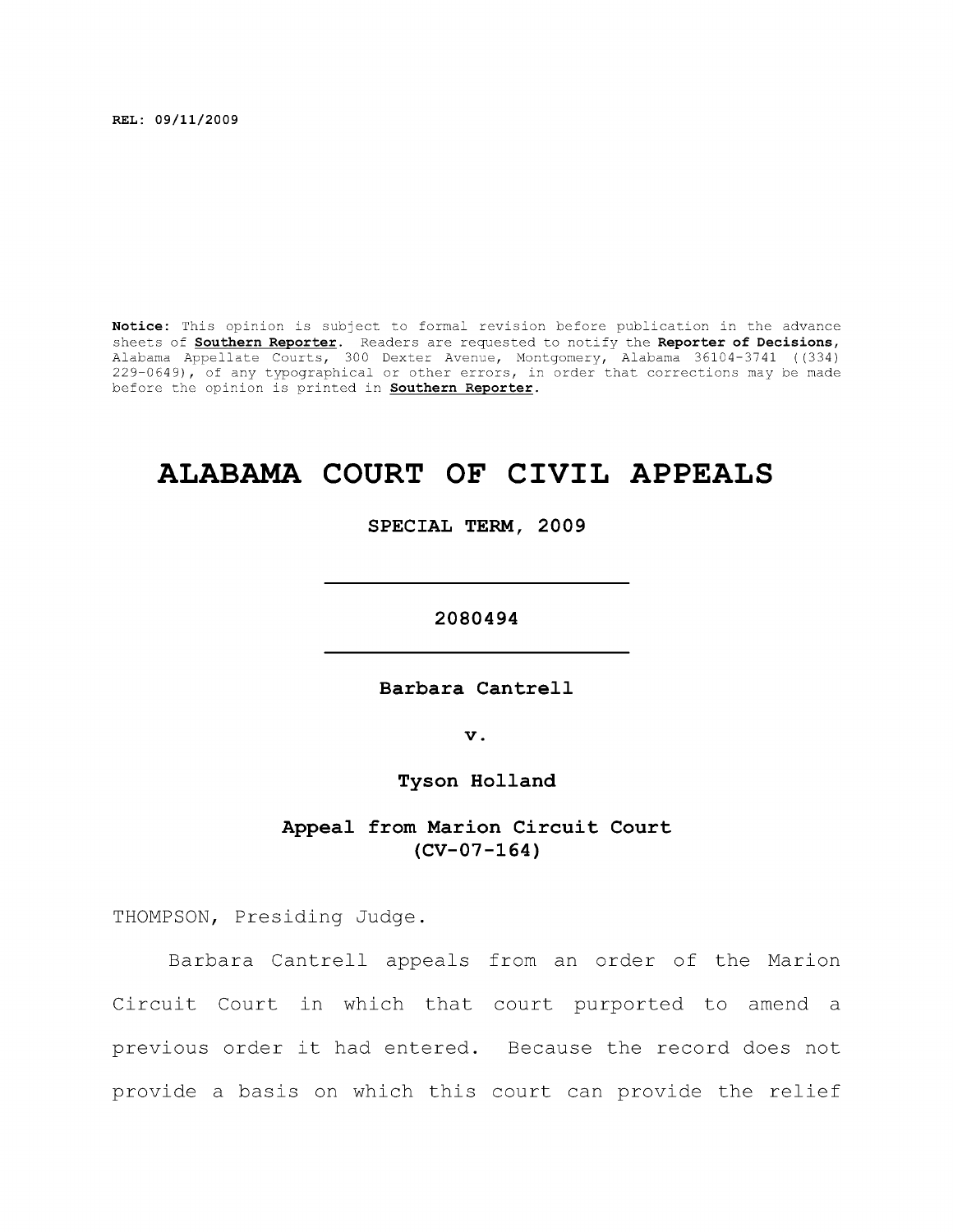that Cantrell seeks by way of this appeal, we affirm the circuit court's judgment.

The record on appeal reflects that Cantrell filed an action in the Marion District Court against Danny Weghorst and that, at some point during the proceedings in that court, Tyson Holland intervened in the action. The record does not contain a copy of Cantrell's complaint, Weghorst's answer, or Holland's pleading in intervention. Indeed, the record contains only a single document from the district court: the district court's order transferring the action to the Marion Circuit Court. In that order, which was entered in November 2007, the district court wrote, in part:

"This matter came before this Court for trial on November 1, 2007, with all parties present with their respective counsel. The Plaintiff has filed an unlawful detainer complaint requesting possession of [certain real property located in Hamilton, Alabama]. The Court having been presented evidence that this case involves a dispute involving a potential lease sales contract and disputes over contingent interests in real estate, finds that the relief sought is not within this court's jurisdiction."

The record reflects that on November 10, 2008, the circuit court entered an order requiring Cantrell to convey to Holland certain real property described in the order upon

2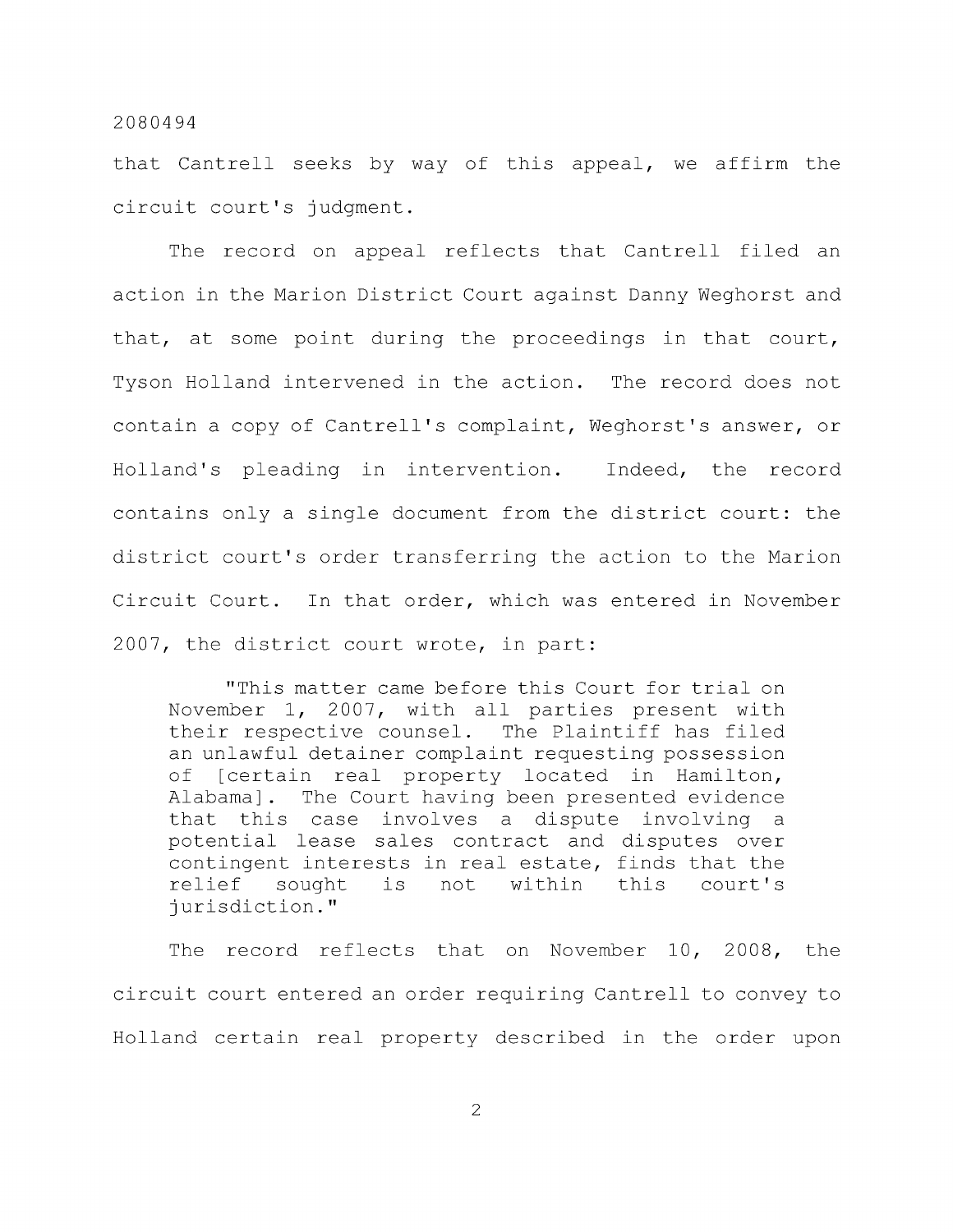Holland's payment of \$5,800 to the Marion circuit clerk. The described property was conveyed to Holland by a clerk's deed that was entered into the record on the same day as the order. On January 14, 2009, the circuit court entered an amended order in which it ordered that title to a mobile home that was located on the property and in which Cantrell apparently held an interest be conveyed to Holland. Cantrell appeals from the January 14, 2009, order.<sup>1</sup>

Cantrell contends that the circuit court's order of November 10, 2008, resolved the issues in the action and that the trial court maintained jurisdiction over the action for only 30 days following the entry of that order. She argues that the circuit court no longer had jurisdiction of the action on January 14, 2009, when it entered its order purporting to amend the November 10, 2008, order. Thus, she argues, the circuit court's January 14, 2009, order is void for lack of jurisdiction.

<sup>&</sup>lt;sup>1</sup>In her appellate brief Cantrell provides slightly more factual and procedural background for this action. However, except for what is set forth above, none of Cantrell's factual statements are supported by the meager record before this court. "It is axiomatic that this court cannot consider anything that is not contained in the record." Davis v. Davis, 753 So. 2d 513, 514 (Ala. Civ. App. 1999).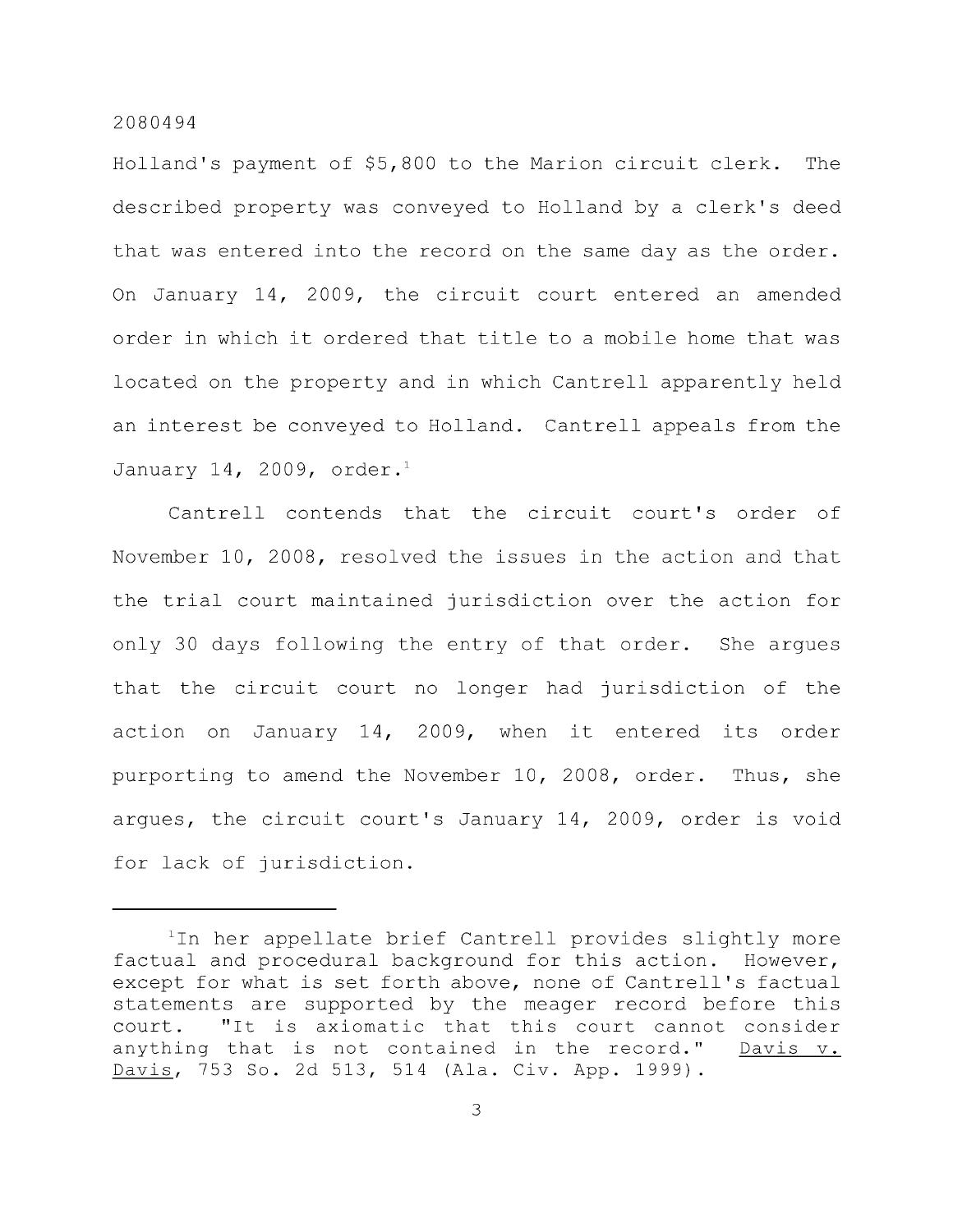Because the record does not contain the pleadings, this court has little knowledge of what issues were before the circuit court. For example, there may have been counts of the complaint, as well as counterclaims, that remained to be resolved by the circuit court following the entry of its November 10, 2008, order. Simply put, the record provides no basis for a determination by this court as to whether the November 10, 2008, order constituted a final judgment or whether the circuit court maintained jurisdiction over the action at the time of the entry of the January 14, 2009, order.

Our supreme court has clearly stated that "[t]he party seeking to place the trial court in error must establish in the record an adequate predicate for our review." Zaden v. Elkus, 881 So. 2d 993, 1008 (Ala. 2003). Moreover, "[t]he law is settled that it is the appellant's duty to ensure that the appellate court has a record from which it can conduct a review." Id. at 1009.

Cantrell has failed to establish in the record a basis on which this court could conclude that the circuit court lacked jurisdiction when it entered the January 14, 2009, order. As

 $\overline{4}$